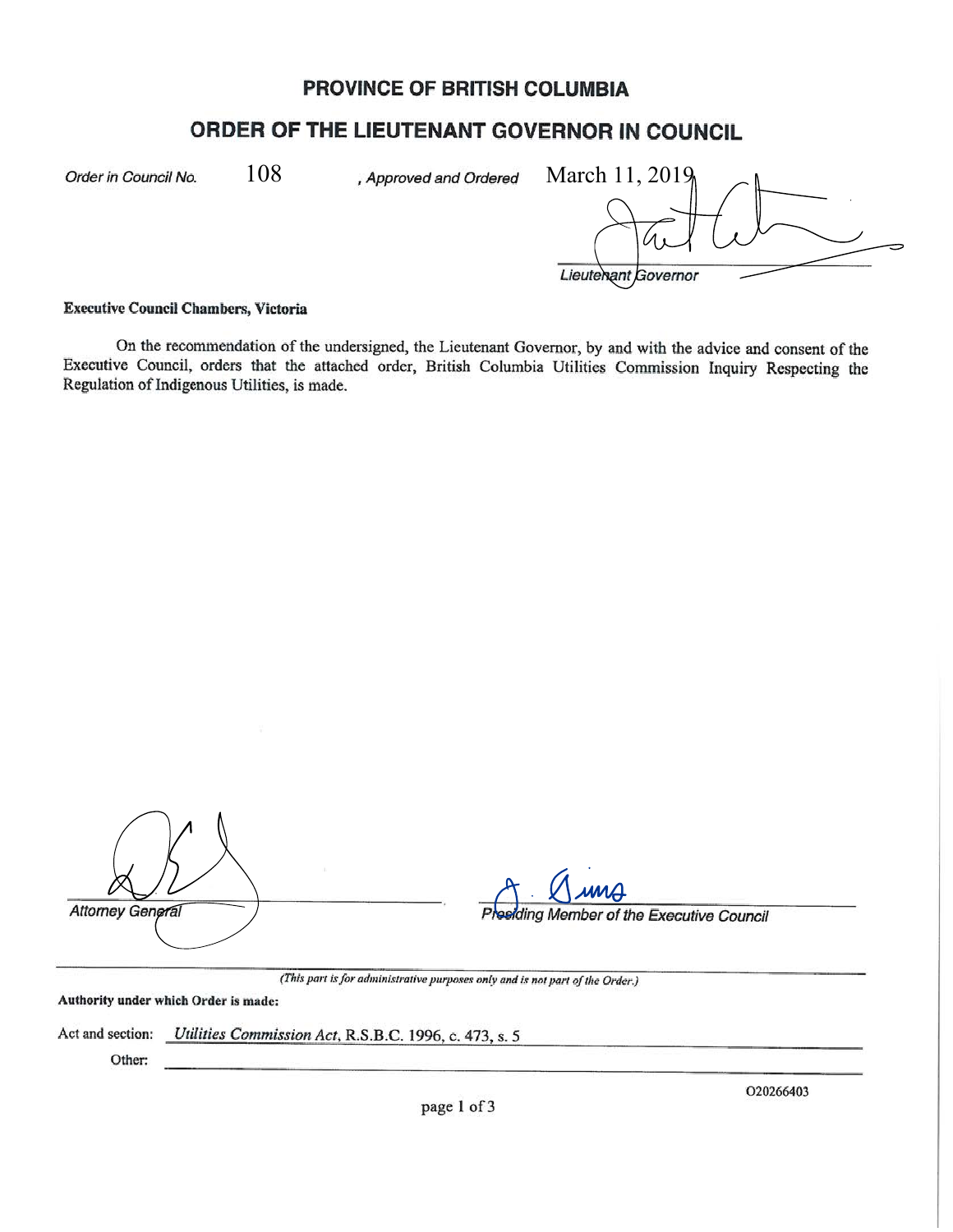### **BRITISH COLUMBIA UTILITIES COMMISSION INQUIRY RESPECTING THE REGULATION OF INDIGENOUS UTILITIES**

#### **Definitions**

**1** In this order:

**"Act"** means the *Utilities Commission Act;* 

**"indigenous nation"** means any of the following:

- (a) a band within the meaning of the *Indian Act* (Canada);
- (b) the Westbank First Nation;
- ( c) the Sechelt Indian Band and the Sechelt Indian Government District established under the *Sechelt Indian Band Self-Government Act* (Canada);
- (d) a treaty first nation;
- (e) the Nisga'a Nation and Nisga'a Villages;
- (f) another indigenous community within British Columbia, if the legal entity representing the community is a party to a treaty and land claims agreement within the meaning of sections 25 and 35 of the *Constitution Act, 1982* that is the subject of Provincial settlement legislation;
- **"indigenous utility"** means a public utility that is owned or operated, in full or in part, by an indigenous nation.

#### **Referral to commission**

**2** By this order, the Lieutenant Governor in Council, under section 5 ( **1)** of the Act, requests that the commission advise the Lieutenant Governor in Council respecting the regulation of indigenous utilities in accordance with the terms of reference set out in section 3 of this order.

### **Terms of reference**

- 3 (l) Subject to subsection (2), the terms of reference, **in** accordance with which the commission must inquire into the matter referred to it by section 2, are as follows:
	- (a) the commission must advise on the appropriate nature and scope, if any, of the regulation of indigenous utilities;
	- (b) without limiting paragraph (a), the commission must provide response to the following questions:
		- (i) What are the defining characteristics of indigenous utilities, having regard to
			- (A) the nature of the ownership and operation of indigenous utilities,
			- (B) the types of services provided by indigenous utilities,
			- (C) the persons to whom services are provided by indigenous utilities, and
			- (D) the geographic areas served by indigenous utilities.